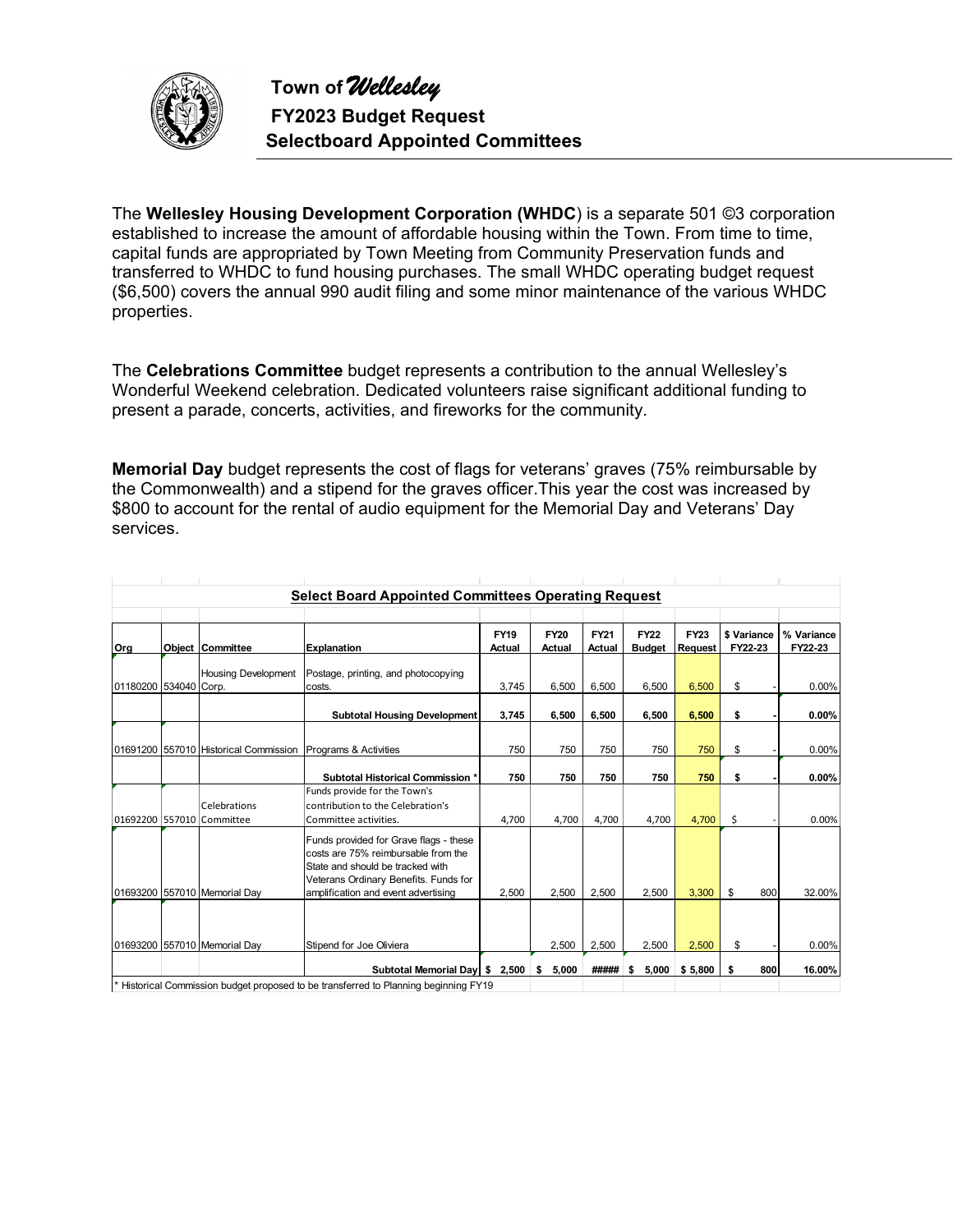

### DEPARTMENT MISSION

The Zoning Board of Appeals is empowered to hear and decide Appeals, petitions for Variances, Special Permits, Findings, Site Plan Approvals, and Comprehensive Permits pursuant to the provisions of and in compliance with the Zoning Bylaw of the Town and the Zoning Act (MGL Chapter 40A and 40B).

The Zoning Board of Appeals consists of three permanent members and three associate members, each appointed by the Board of Selectmen for a three-year term. The permanent members on the current Board are J. Randolph Becker, Chairman, Robert W. Levy, Vice Chairman, and David G. Sheffield. The associate members are Walter B. Adams, Derek B. Redgate and Richard L. Seegel. Lenore R. Mahoney serves as Executive Secretary and Sandy Hobson serves as Technical Administrator.

The FY23 budget includes continued funding for the part-time Technical Administrator position. Reporting to the Executive Secretary, the Technical Administrator's primary responsibilities include updating and maintaining the ZBA's website, interacting with Board members, various Town departments and the public, and preparing documentation which, at times, involves extensive research of ZBA and Town records. The FY23 budget includes funding for a new office machine.

Special Permit cases continue to rise with backlogs of generally 1-2 months for regular hearing dockets. The ZBA has capped the docket list to 10 applications to reduce the workload. Dockets for large projects have increased with frequency, generating considerable paperwork with minutes and decisions under statutory time constraints. Timing is critical for all special permit, site plan, and comprehensive permit reviews which have specific time periods for opening hearings once submitted, otherwise they are constructively approved. A total of 98 new petitions were filed during FY21, including substantial review site plan applications for Wellesley Park, LLC, Wellesley Country Club, Delanson Realty Partners, and Town of Wellesley/Permanent Building Committee (Hunnewell School).

|                                  | <b>FY19</b>   | <b>FY20</b>   | <b>FY21</b>   | <b>FY22</b>   | <b>FY23</b>    |
|----------------------------------|---------------|---------------|---------------|---------------|----------------|
| <b>PERMANENT STAFFING (FTES)</b> | <b>Actual</b> | <b>Actual</b> | <b>Actual</b> | <b>Budget</b> | <b>Request</b> |
| Position Titles:                 |               |               |               |               |                |
| <b>Executive Secretary</b>       | 1.0           | 1.0           | 1.0           | 1.0           | 1.0            |
| <b>Support Staff</b>             | 0.5           | 0.5           | 0.5           | 0.5           | 0.5            |
| <b>Total Number of Positions</b> | 1.5           | 1.5           | 1.5           | 1.5           | 1.5            |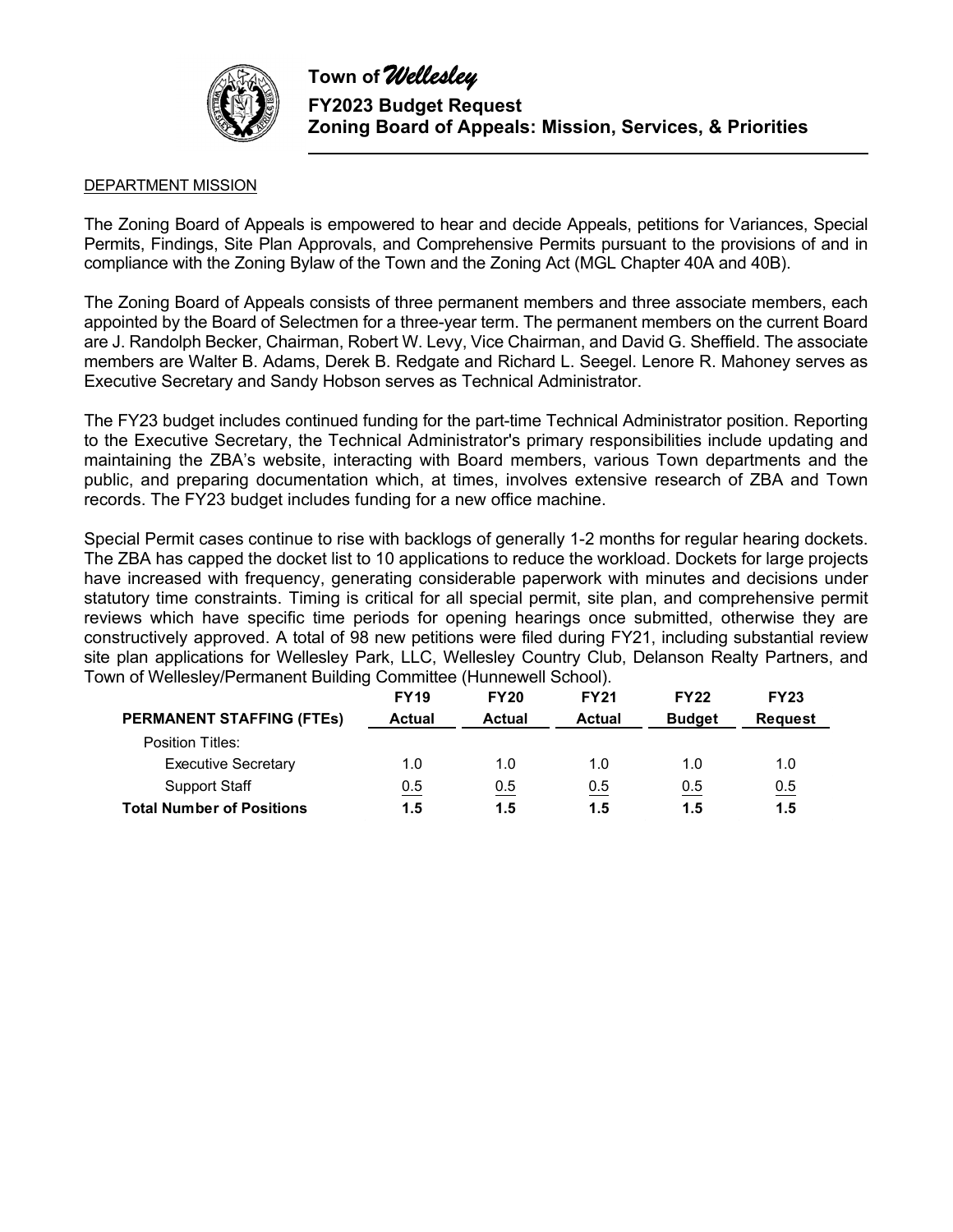

 $\overline{\phantom{a}}$ 

## **Town of** *Wellesley* **FY2023 Budget Request Zoning Board of Appeals: Mission, Services, & Priorities**

|          |                            |                                                 | <b>Zoning Board of Appeals Operating Request</b>                                                                             |                          |                       |                       |                              |                               |                        |                       |
|----------|----------------------------|-------------------------------------------------|------------------------------------------------------------------------------------------------------------------------------|--------------------------|-----------------------|-----------------------|------------------------------|-------------------------------|------------------------|-----------------------|
| Org      | Obi                        | <b>Account # 01-176</b><br><b>Account Title</b> | Explanation                                                                                                                  | <b>FY19</b><br>Actual    | <b>FY20</b><br>Actual | <b>FY21</b><br>Actual | <b>FY22</b><br><b>Budget</b> | <b>FY23</b><br><b>Request</b> | \$ Variance<br>FY22-23 | % Variance<br>FY22-23 |
|          |                            |                                                 |                                                                                                                              | <b>PERSONAL SERVICES</b> |                       |                       |                              |                               |                        |                       |
| 01176100 |                            | 511220 Other Professional Staff                 | Salary for Executive Secretary                                                                                               | \$55,421                 | \$56,964              | \$58,165              | \$59,474                     | \$59,474                      | l s<br>(0)             | 0.00%                 |
| 01176100 |                            | 511420 Other Support Staff                      | Vacant - 19hrs week Support Staffer                                                                                          | \$18,336                 | \$21,151              | \$14,442              | \$21,548                     |                               | (0)                    | 0.00%                 |
|          | PERSONAL SERVICES SUBTOTAL |                                                 | 73,757                                                                                                                       | 78,115                   | 72,607                | 81,022                | 81,022                       | (0)<br>l s                    | 0.00%                  |                       |
|          |                            |                                                 |                                                                                                                              | <b>EXPENSES</b>          |                       |                       |                              |                               |                        |                       |
| 01176200 |                            | 534010 Postage                                  | Mailing of Notices, Decisions, General<br>Correspondence                                                                     | 2.680                    | 1.942                 | 4.114                 | 3.500                        | 3.500                         | \$                     | 0.00%                 |
|          |                            |                                                 | These funds are for the cost of placing legal<br>ads and meeting agendas in local<br>newspapers. Monthly bills are averaging |                          |                       |                       |                              |                               |                        |                       |
| 01176200 |                            | 534030 Advertising - General                    | \$250/per month.                                                                                                             | 1,986                    | 1.431                 | 2.381                 | 2,500                        | 2,500                         | - \$                   | 0.00%                 |
| 01176200 |                            | 534040 Printing & Mailing Expense               | Imprinted envelopes, pads & stationary.                                                                                      |                          |                       |                       |                              |                               | \$                     | 0%                    |
| 01176200 |                            | 534060 Photocopying                             | Beginning FY11 all Townhall copying costs<br>are included as one line item in Dept 199                                       |                          |                       |                       |                              |                               | \$                     | 0%                    |
| 01176200 |                            | 542010 Office Supplies                          | Supplies for the office such as;                                                                                             | 4.758                    | 161                   | 1.460                 | 1.250                        | 1,250                         | \$                     | 0.00%                 |
| 01176200 |                            | 573010 Dues-Administrators                      | Mass. Federation of Planning & Appeals<br><b>Boards</b>                                                                      |                          |                       |                       | 140                          | 140                           | -\$                    | 0.00%                 |
| 01176200 |                            | 573020 Dues-Professional Staff                  | Landlaw & Landletter Subscriptions                                                                                           | 235                      | 235                   | 235                   | 300                          | 300                           | $\mathbf{s}$           | 0.00%                 |
| 01176200 |                            | 583120 Office Machine Replacement               |                                                                                                                              | 829                      |                       |                       | 1.500                        | 1,500                         | $\mathbf{s}$           | 0.00%                 |
|          |                            |                                                 | Estimated cost for office space, computer,<br>chair, wiring for proposed new hire                                            |                          |                       |                       |                              |                               | \$                     | 0%                    |
|          |                            |                                                 | <b>EXPENSE SUBTOTAL</b>                                                                                                      | 10.488                   | 3.770                 | 8.190                 | 9,190                        | 9.190                         |                        | 0.00%                 |
|          |                            | 570000 Other Charges & Expenses                 | Encumbered expenses from prior fiscal year                                                                                   | 290                      |                       |                       |                              |                               |                        | 0%                    |
|          |                            |                                                 | <b>DEPARTMENT TOTAL</b>                                                                                                      | \$84,536                 |                       | $$81,885$ $$80,797$   | \$90,212                     | $$90,212$ \$                  | (0)                    | 0.00%                 |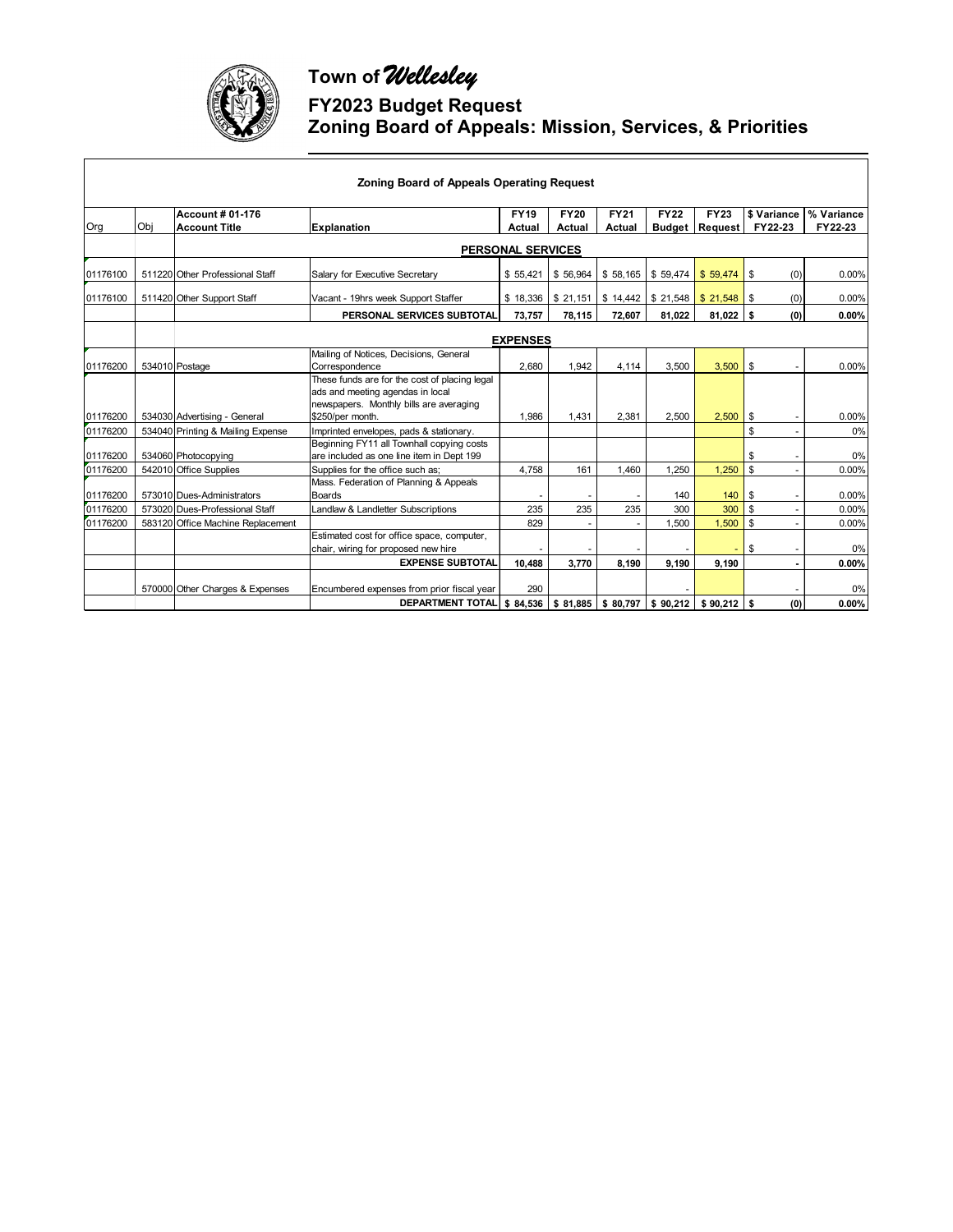

#### **Law Department Operating Request**

Department: 151 Department Head: Meghan Jop, Executive Director

The Law budget provides funds for legal services for Town Boards and departments. Funds also provide for Town Counsel's

attendance at Town Meetings, selected Selectmen's meetings and other governmental board meetings and miscellaneous routine telephone and office conferences. Funds provide for Labor Counsel services including telephone calls and meetings. This budget also provides for Town Counsel, Labor Counsel and Special Counsel expenses beyond such things as recording fees, transcripts, copying charges, and expert witness fees.

|          | <b>DEPARTMENT</b><br><b>EXPENDITURES</b> |                          | <b>FY19</b><br>Actual | <b>FY20</b><br>Actual | <b>FY21</b><br><b>FY22</b><br><b>Budget</b><br>Actual |               | <b>FY23</b><br>Request | \$ Variance<br>FY22-23 | % Variance<br>FY22-23 |
|----------|------------------------------------------|--------------------------|-----------------------|-----------------------|-------------------------------------------------------|---------------|------------------------|------------------------|-----------------------|
| Org      | Object                                   |                          |                       |                       |                                                       |               |                        |                        |                       |
| 01151200 |                                          | 530100 Legal Services    | 375,000               | 412,271               | 425,782                                               | 500,000       | 480,000                | (20,000)               | $-4.00\%$             |
|          |                                          | Encumbered               |                       |                       |                                                       |               |                        |                        |                       |
|          |                                          | expenses from            |                       |                       |                                                       |               |                        |                        |                       |
| 01151201 |                                          | 570000 prior fiscal year |                       |                       | ۰                                                     | -             |                        |                        | $0.00\%$              |
|          |                                          |                          |                       |                       |                                                       |               |                        |                        |                       |
|          |                                          | <b>TOTAL Expense</b>     | \$375.000             | 412.271<br>S.         | \$425.782                                             | 500.000<br>s. | \$480.000              | (20,000)<br>S          | $-4.00%$              |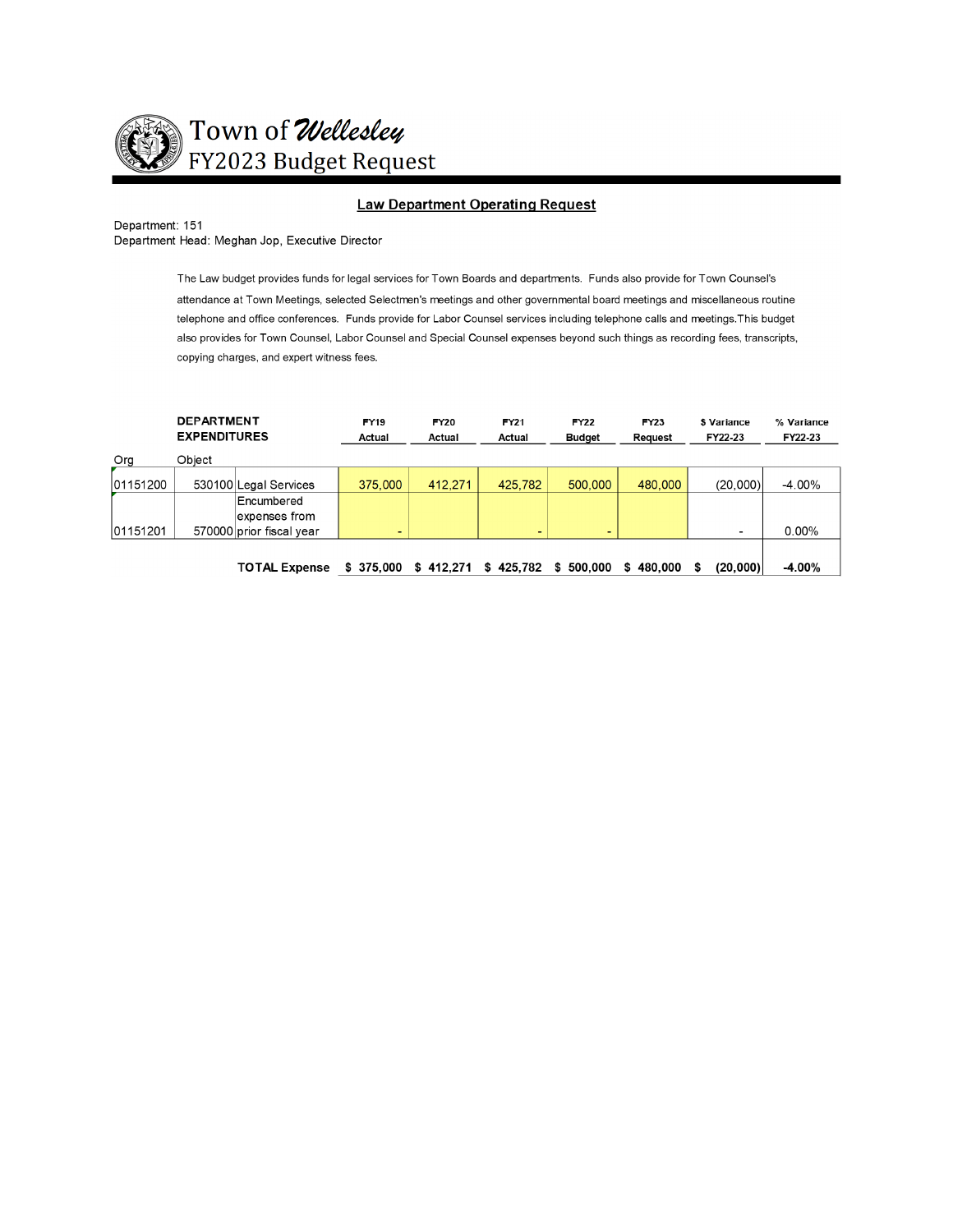

# Town of Wellesley **FY2023 Budget Request**

#### **Audit Committee Operating Request**

### **MISSION**

To ensure the timely annual examination of the Town's consolidated financial statements in accordance with generally accepted auditing standards and to ensure the Town maintains sufficient systems of Internal Control.

## **ORGANIZATION**

The Committee consists of five members with professional audit management experience appointed by the Moderator. The term is two- years, with one extension. Activities include the selection of an outside auditing firm to examine the financial statements of the Town, including all its departments. The Audit Committee defines the scope of the auditor's assignments and reviews their findings and recommendations with the appropriate Boards and Committees.

#### **ACCOMPLISHMENTS**

The FY2021 Audit was completed timely in November 2021. Management Letter findings were limited. The Annual Comprehensive Financial Report has received an award from the Government Finance Officers' Association (GFOA) each year since 2004.

## **FY2023 REQUEST**

This request reflects a new three-year contract (starting with the FY2021 Audit) with two optional one-year extensions.

Department: 135

Department Head: Sheryl Strother, Finance Director

## **DEPARTMENT**

| <b>EXPENDITURES</b> |                                    | <b>FY19</b> | <b>FY20</b>                             | <b>FY21</b> | <b>FY22</b>                | <b>FY23</b> |         | \$ Variance % Variance |
|---------------------|------------------------------------|-------------|-----------------------------------------|-------------|----------------------------|-------------|---------|------------------------|
| Org                 | Obi                                | Actual      | Actual                                  | Actual      | <b>Budget</b>              | Reauest     | FY22-23 | FY22-23                |
|                     | Town's General Purpose Financial   |             |                                         |             |                            |             |         |                        |
| 01135200            | 530200 Statements (GPFS) & reports | \$58.200    | 58.850                                  |             | \$58.630 \$60.400 \$60.850 |             | 450     | 0.75%                  |
|                     |                                    | \$58,200    | $$58,850$ $$58,630$ $$60,400$ $$60,850$ |             |                            |             | 450     | 0.75%                  |

The Enterprise Funds (MLP, Water, Sewer) and Retirement Fund are audited annually. The cost is charged to each entity as follows:

|                       | FY19     | FY20     | FY21     | <b>FY22</b> | <b>FY23</b> |
|-----------------------|----------|----------|----------|-------------|-------------|
| Town                  | \$58,100 | \$58,100 | \$58,100 | \$60,000    | \$60,000    |
| Copying fees *        | \$0      | \$750    | \$750    | \$400       | $$850*$     |
| <b>MLP</b>            | \$18,800 | \$18,800 | \$18,800 | \$19,500    | \$19,500    |
| Retirement            | 8,600    | 8,600    | 8,600    | 9,000       | 9,000       |
| Water                 | 6,500    | 6.500    | 6,500    | 7,000       | 7,000       |
| Sewer                 | 6.500    | 6.500    | 6.500    | 7.000       | 7,000       |
| <b>Total Contract</b> | \$98,500 | \$99,250 | \$99,250 | \$102,900   | \$103,350   |

\*The Accounting budget has absorbed these costs in the past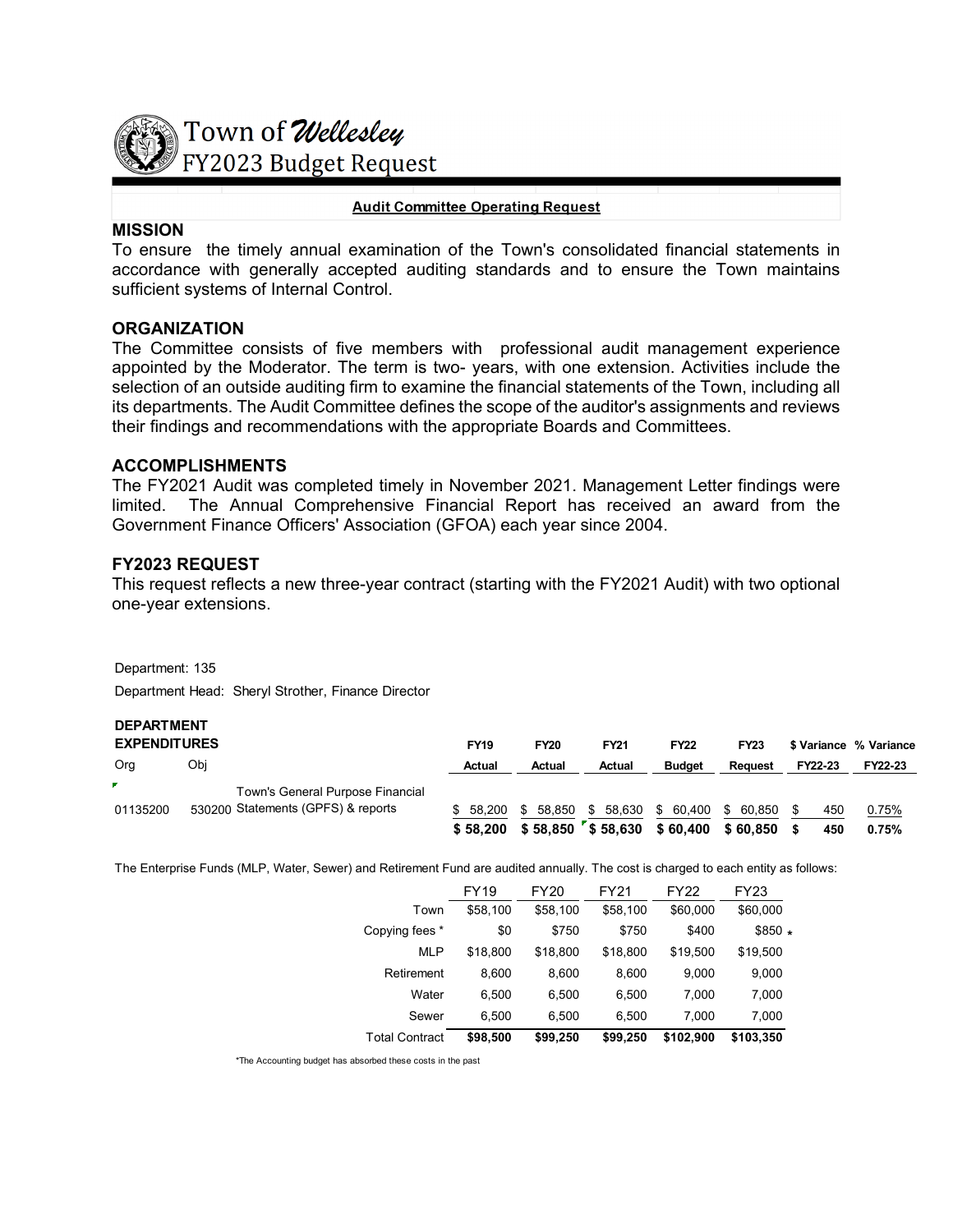

Town of Wellesley FY2023 Budget Request

#### **Risk Management Operating Request**

Department: 945/211

Department Head: Meghan Jop, Executive Director

The insurance budget provides for the premium costs for general liability, automobile, property and public official liability insurance for all Town operations, as well as occupational health services. The work-related medical expenses of retired disabled uniformed police and fire personnel are also funded within this budget.

These insurance policies include General Property, Auto, Boiler and Machinery, School Leaders, Public Officials, Umbrella and Flood, as well as various official bonds. The Other Liability Insurance line item included funds for Flood Insurance and buildings taken off of Builders Risk and and added to the Statement of Values.

The Enterprise Fund offsets derive from the MLP, Water, and Sewer Departments, which provide reimbursement to the insurance account based premium breakdowns from our insurance carrier. Each account's return is expected to rise proportionately with the expected rise in insurance costs.

|                 |                    |                                                        | <b>FY19</b>   | <b>FY20</b>   | <b>FY21</b>              | <b>FY22</b>   | <b>FY23</b>    |                      | \$ Variance % Variance |
|-----------------|--------------------|--------------------------------------------------------|---------------|---------------|--------------------------|---------------|----------------|----------------------|------------------------|
| O <sub>rg</sub> | Object             | <b>Account Title</b>                                   | <b>Actual</b> | <b>Actual</b> | <b>Actual</b>            | <b>Budget</b> | <b>Request</b> | FY22-23              | FY22-23                |
|                 |                    | Comprehensive Liability                                |               |               |                          |               |                |                      |                        |
| 01945200        |                    | 574010 Insurance Premium                               | \$561,227     | \$576,744     | \$579,035                | \$638,622     | \$700,000      | \$61,378             | 9.61%                  |
|                 |                    | 574013 Endorsements                                    |               | \$<br>656     |                          |               |                | \$                   |                        |
| 01945200        |                    | 574016 Insurance Deductibles                           | 15,822        | 31,213        | 25,000                   | 25,000        | 25,000         | \$<br>$\blacksquare$ | 0.00%                  |
|                 | 574011.<br>574012. | 574014, Rewards/Credits/Early Payment                  |               |               |                          |               |                |                      |                        |
| 01945200        |                    | 574017 Incentive                                       | (65, 544)     | (90, 506)     | (25,000)                 | (25,000)      | (25,000)       | \$                   | 0.00%                  |
| 01945200        |                    | Enterprise Allocation (Water,<br>574015 Sewer, MLP)    | (112, 584)    | (121, 433)    | (115,000)                | (140,000)     | (150,000)      | \$(10,000)           | 7.14%                  |
| 01945200        |                    | Comprehensive Liability - Tax<br>574010 Impact Portion | 398,921       | 396,674       | 464.035                  | 498.622       | 550,000        | \$51,378             | 10.30%                 |
| 01945200        |                    | 574018 Notary Insurance                                |               | 1,036         |                          |               |                | \$                   |                        |
| 01945200        |                    | 517010 Medical Expense                                 |               | 2,089         | 3,075                    | 3,075         | 3,075          | \$                   | 0.00%                  |
| 01945200        |                    | 530900 Other Professional Services                     | 9,750         |               |                          |               |                | \$                   |                        |
| 01945200        | 574090.            | 574096 Other Liability Insurance                       | 9,225         | 8,958         | 9,225                    | 9,225         | 9,225          | \$                   | $0.00\%$               |
|                 |                    |                                                        | 417,896       | 408,758       | 476,335                  | 510,922       | 562,300        | \$51,378             | 10.06%                 |
|                 |                    | 570000 Encumbrances                                    | 20,945        | 20,000        | $\overline{\phantom{a}}$ |               |                | \$                   |                        |
|                 |                    |                                                        | 408,146       | 448,762       | 476,335                  | 510,922       | 562,300        | \$51,378             | 10.06%                 |
|                 |                    |                                                        |               |               |                          |               |                |                      |                        |
|                 |                    | Injured on Duty-Police & Fire                          |               |               |                          |               |                |                      |                        |
| 01211200        |                    | 530900 Accident Policy                                 | \$100,000     | \$100,000     | \$100,000                | \$100,000     | \$100.000      | \$                   | $0.00\%$               |